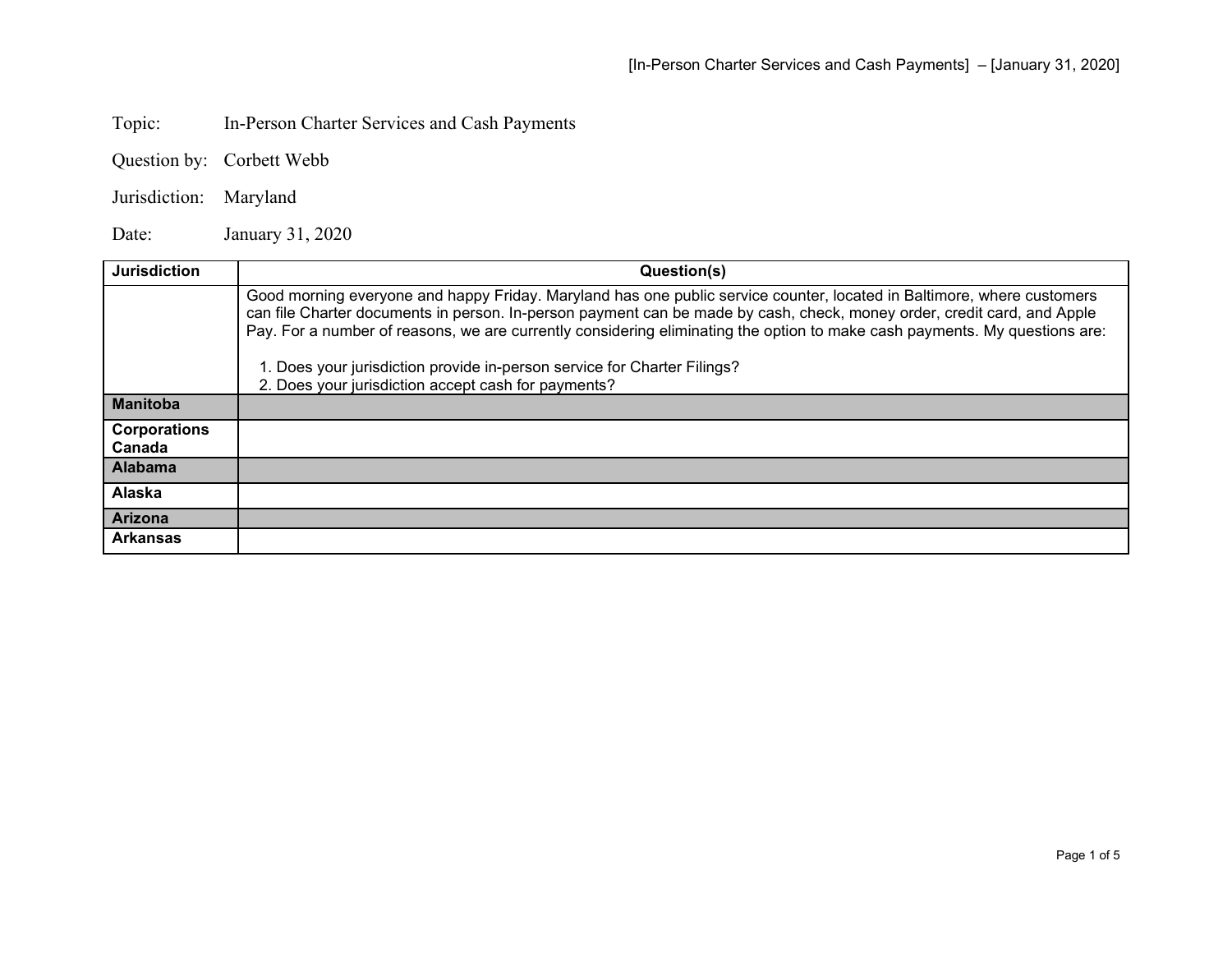| <b>Jurisdiction</b>            | Question(s)                                                                                                                                                                                                                                                                                                                                                                     |
|--------------------------------|---------------------------------------------------------------------------------------------------------------------------------------------------------------------------------------------------------------------------------------------------------------------------------------------------------------------------------------------------------------------------------|
|                                | Good morning everyone and happy Friday. Maryland has one public service counter, located in Baltimore, where customers<br>can file Charter documents in person. In-person payment can be made by cash, check, money order, credit card, and Apple<br>Pay. For a number of reasons, we are currently considering eliminating the option to make cash payments. My questions are: |
|                                | 1. Does your jurisdiction provide in-person service for Charter Filings?<br>2. Does your jurisdiction accept cash for payments?                                                                                                                                                                                                                                                 |
| <b>California</b>              | 1. Does your jurisdiction provide in-person service for Charter Filings?<br>Response: Yes. In addition to the filing fee, a \$15 Special Handling Fee is collected for filings submitted in-person at our public<br>counter. These filings are processed in priority over documents submitted by mail, but are processed behind those submitted<br>online.                      |
|                                | Additionally, a customer who submits a filing at the public counter has the opportunity to submit an Expedited Filing Service fee<br>to receive a filing response within one of the following guaranteed time frames and for the specified expedite fee:                                                                                                                        |
|                                | - Class A Service (preclearance approval required)4 hour response time \$500.00 - Class B Service (must be received by<br>the Secretary of State by 9:30 a.m.)Same day response time (by 4:00 p.m.) \$750.00 - Class C Service24 hour response<br>time \$350.00                                                                                                                 |
|                                | If a Preclearance is required, the following fees apply to determine if the document conforms to law and receives a<br>preclearance response within one of the following guaranteed time frames:                                                                                                                                                                                |
|                                | - Class I Service 24 hour response time \$500.00 - Class II Service72 hour response time \$400.00 -<br>Class III Service 5 business day response time \$300.00 - Class IV Service 10 business day response time \$250.00<br>2. Does your jurisdiction accept cash for payments?<br>Response: Yes.                                                                               |
| Colorado                       |                                                                                                                                                                                                                                                                                                                                                                                 |
| <b>Connecticut</b>             |                                                                                                                                                                                                                                                                                                                                                                                 |
| <b>Delaware</b>                |                                                                                                                                                                                                                                                                                                                                                                                 |
| <b>District of</b><br>Columbia | In DC we accept all forms of payment (except I think Apple pay). For cash payments we will also give the change.                                                                                                                                                                                                                                                                |
| <b>Florida</b>                 |                                                                                                                                                                                                                                                                                                                                                                                 |
| Georgia                        |                                                                                                                                                                                                                                                                                                                                                                                 |
| <b>Hawaii</b>                  | ?Yes? to both questions.                                                                                                                                                                                                                                                                                                                                                        |
| Idaho                          |                                                                                                                                                                                                                                                                                                                                                                                 |
| <b>Illinois</b>                |                                                                                                                                                                                                                                                                                                                                                                                 |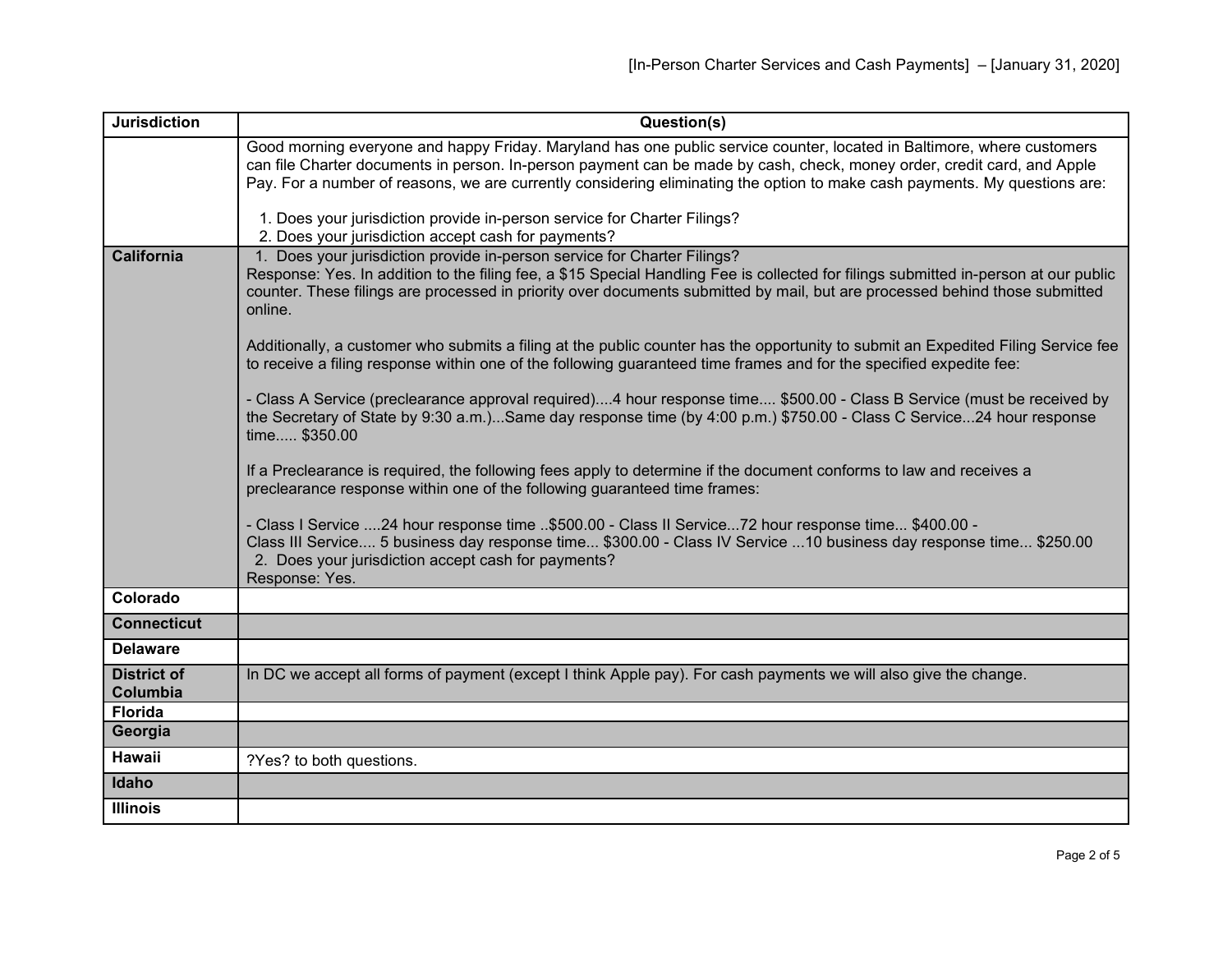| <b>Jurisdiction</b>  | Question(s)                                                                                                                                                                                                                                                                                                                                                                     |
|----------------------|---------------------------------------------------------------------------------------------------------------------------------------------------------------------------------------------------------------------------------------------------------------------------------------------------------------------------------------------------------------------------------|
|                      | Good morning everyone and happy Friday. Maryland has one public service counter, located in Baltimore, where customers<br>can file Charter documents in person. In-person payment can be made by cash, check, money order, credit card, and Apple<br>Pay. For a number of reasons, we are currently considering eliminating the option to make cash payments. My questions are: |
|                      | 1. Does your jurisdiction provide in-person service for Charter Filings?<br>2. Does your jurisdiction accept cash for payments?                                                                                                                                                                                                                                                 |
| Indiana              | Indiana provides walk-in service for customers and we also allow cash payment.                                                                                                                                                                                                                                                                                                  |
| lowa                 | lowa accepts walk-in customers at our front counter (55/day in 2019). Iowa accepts cash payment. Like Ohio, we have a<br>computer in our lobby so customers have the option to file online.                                                                                                                                                                                     |
| <b>Kansas</b>        |                                                                                                                                                                                                                                                                                                                                                                                 |
| Kentucky             |                                                                                                                                                                                                                                                                                                                                                                                 |
| Louisiana            | Louisiana has a customer service desk for assistance and kiosks in our lobby for customers to utilize.                                                                                                                                                                                                                                                                          |
|                      | We do also accept cash.                                                                                                                                                                                                                                                                                                                                                         |
| <b>Maine</b>         | Maine provides for in-house filings at our customer window and we do accept cash for payment.                                                                                                                                                                                                                                                                                   |
|                      | Additionally, it amazes me the number of customers who still send cash as payment via the mail.                                                                                                                                                                                                                                                                                 |
| <b>Maryland</b>      |                                                                                                                                                                                                                                                                                                                                                                                 |
| <b>Massachusetts</b> | Massachusetts allows filings in person. Filings made in person may be paid by check, money order or cash.                                                                                                                                                                                                                                                                       |
| <b>Michigan</b>      | Michigan accepts walk-in customers at our front counter. We accept cash, check, money order, and credit card. We also have<br>a computer in our lobby so customers have the option to file online.                                                                                                                                                                              |
| <b>Minnesota</b>     | Minnesota provides walk- service in St. Paul for filings, copy orders and Authentications (no satellite office exist). We accept<br>cash, check, money order and credit card. We do give the change for cash payments. We also have a kiosk in our lobby for<br>them to file online.                                                                                            |
| <b>Mississippi</b>   |                                                                                                                                                                                                                                                                                                                                                                                 |
| <b>Missouri</b>      |                                                                                                                                                                                                                                                                                                                                                                                 |
| <b>Montana</b>       |                                                                                                                                                                                                                                                                                                                                                                                 |
| <b>Nebraska</b>      |                                                                                                                                                                                                                                                                                                                                                                                 |
| <b>Nevada</b>        | Nevada does provide in-person services and accepts cash.                                                                                                                                                                                                                                                                                                                        |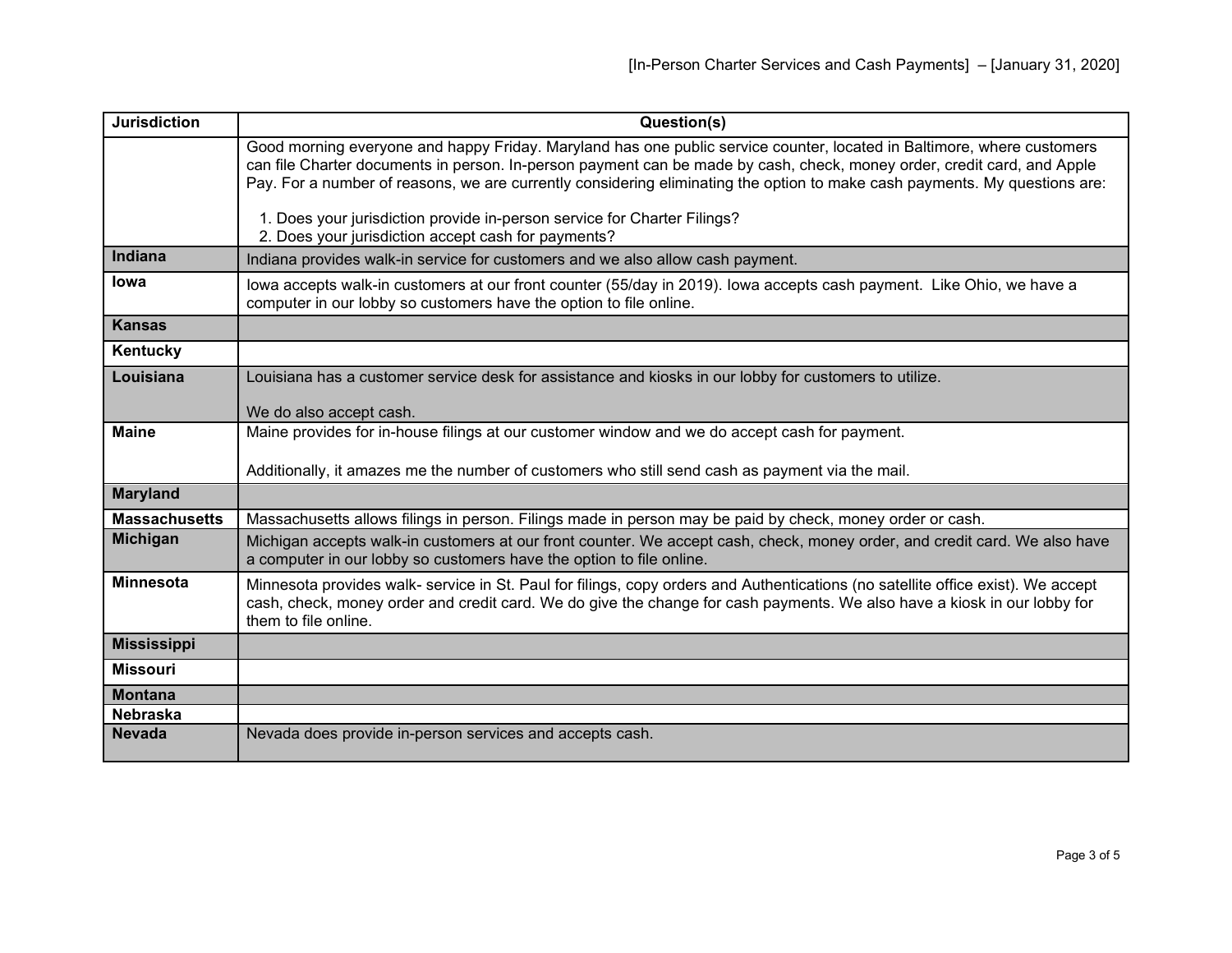| <b>Jurisdiction</b>   | Question(s)                                                                                                                                                                                                                                                                                                                                                                              |
|-----------------------|------------------------------------------------------------------------------------------------------------------------------------------------------------------------------------------------------------------------------------------------------------------------------------------------------------------------------------------------------------------------------------------|
|                       | Good morning everyone and happy Friday. Maryland has one public service counter, located in Baltimore, where customers<br>can file Charter documents in person. In-person payment can be made by cash, check, money order, credit card, and Apple<br>Pay. For a number of reasons, we are currently considering eliminating the option to make cash payments. My questions are:          |
|                       |                                                                                                                                                                                                                                                                                                                                                                                          |
|                       | 1. Does your jurisdiction provide in-person service for Charter Filings?<br>2. Does your jurisdiction accept cash for payments?                                                                                                                                                                                                                                                          |
| <b>New Hampshire</b>  | New Hampshire does provide for walk-in service at our Customer Service Counter in Concord. Customers can request                                                                                                                                                                                                                                                                         |
|                       | expedited service and wait for evidence of filing for an additional \$25.00.                                                                                                                                                                                                                                                                                                             |
|                       | We do accept cash at the counter but require exact amounts as we do not have petty cash on hand and cannot make change.                                                                                                                                                                                                                                                                  |
| <b>New Jersey</b>     |                                                                                                                                                                                                                                                                                                                                                                                          |
| <b>New Mexico</b>     |                                                                                                                                                                                                                                                                                                                                                                                          |
| <b>New York</b>       | NY has a customer service counter for in person service for filings and other services. We accept cash payments.                                                                                                                                                                                                                                                                         |
| <b>North Carolina</b> | North Carolina does provide counter service for document filings. We do accept cash, but require the exact amount due as we<br>do not provide change.                                                                                                                                                                                                                                    |
|                       | Our counter service is not an examination of the filing and the document is not "filed" by staff before the customer leaves.<br>They basically are submitting the document for filing.                                                                                                                                                                                                   |
| <b>North Dakota</b>   | Yes, North Dakota does provide in-person service. We have customer service stations to assist customers, which include<br>computers for them to file online with assistance.                                                                                                                                                                                                             |
|                       | Yes, we accept cash.                                                                                                                                                                                                                                                                                                                                                                     |
| Ohio                  | Yes, we have a Client Service Center to offer assistance over the counter and we have computers set up for customers to file<br>online with the assistance of our staff members. We do accept cash for filings at this location.                                                                                                                                                         |
| <b>Oklahoma</b>       |                                                                                                                                                                                                                                                                                                                                                                                          |
| Oregon                |                                                                                                                                                                                                                                                                                                                                                                                          |
| Pennsylvania          |                                                                                                                                                                                                                                                                                                                                                                                          |
| <b>Rhode Island</b>   | In Rhode Island, customers can come in to file incorporation docs in our Providence office (no satellite offices exist, but that's<br>not really necessary in a state our size!). It is processed by our team and available for viewing and downloading online typically<br>within one business day. We accept payment in the form of cash, check, or major credit cards at the counter. |
| <b>South Carolina</b> |                                                                                                                                                                                                                                                                                                                                                                                          |